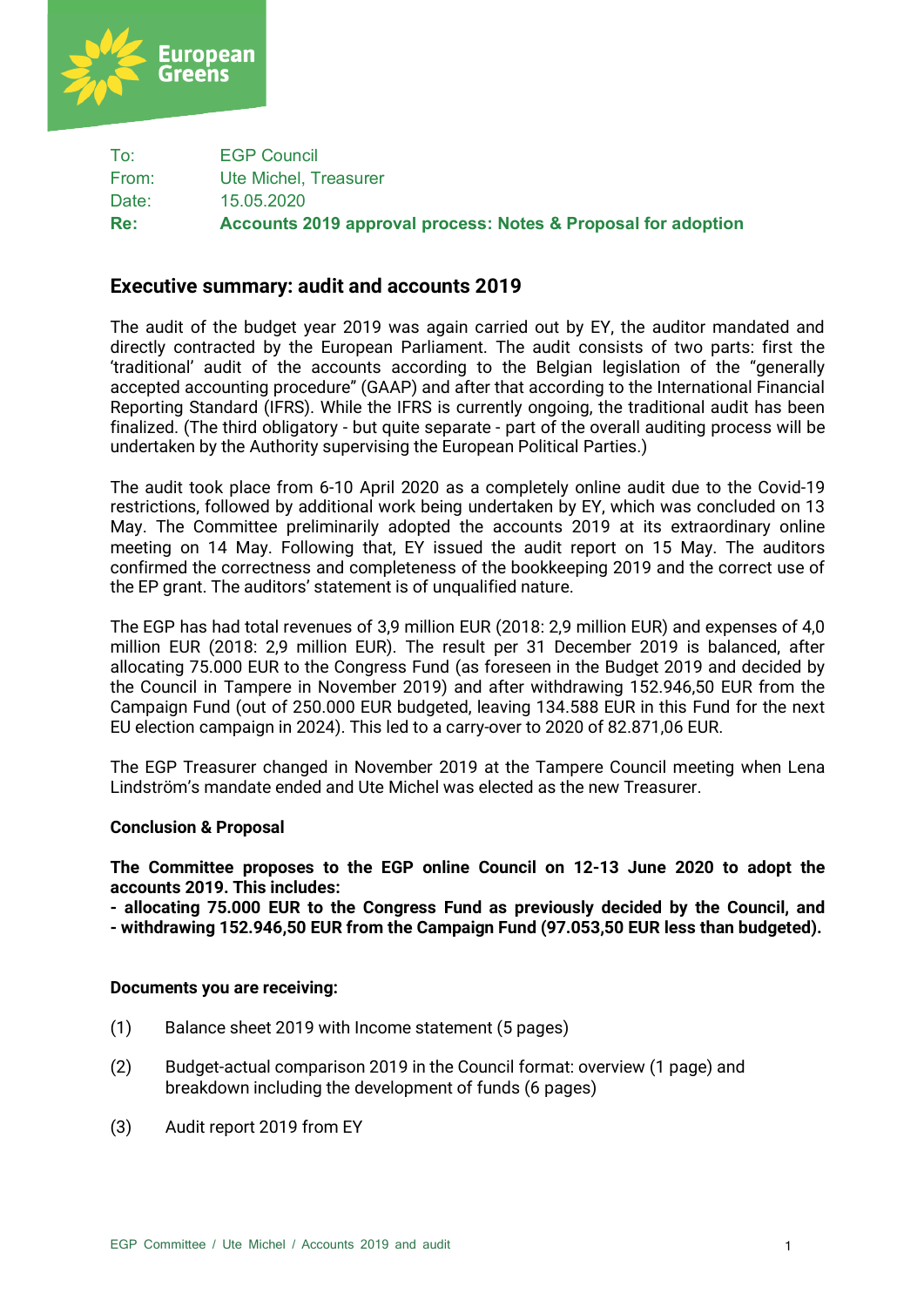

### **Notes on the documents**

# **(1)Balance sheet 2019 with Income statement**

The Balance sheet shows the outcome of the year 2019 in a profit & loss account format. Page 1 shows the activa (fixed assets like office equipment, cash assets), page 2 shows the passiva (funds, liabilities). Pages 3-5 give the profit and loss calculation (revenue minus expenditure).

### **Assets**

The total assets of EGP per 31 December 2019 were 990.000 EUR (2018: 1,2 million EUR). The total reserves (funds) were at 605.000 EUR (2018: 683.000 EUR), the fixed assets at 114.000 EUR (2018: 164.000 EUR) and cash assets at 866.000 EUR (2018: 941.000 EUR).

### **Income**

The total income in 2019 was 3,942 million EUR (2018: 2,902 million EUR). This includes

- the EP grant: 3,5 million EUR (2018: 2,3 million EUR) minus carry-over to 2020 of 82.871,06 EUR
- membership fees: 310.000 EUR (2018: 311.000 EUR)
- carry-over from 2018: 37.000 EUR (from 2017: 173.000 EUR)
- participants' fees (only one Council meeting): 35.000 EUR (2018: 69.000 EUR).

### **Expenses**

The total expenses in 2019 were 4,014 million EUR (2018: 2,948 million EUR). Goods and services were 2,366 million EUR (2018: 1,681 million EUR). Personnel costs were 1,572 million EUR (2018: 1,147 million EUR) which is 39% of total expenses (2018: 38%, 2017: 33%).

### **Outcome**

The financial outcome of the year before withdrawal from and provision to funds is -77.946,50 EUR. In order to reach the required amount of own resources to receive the maximum grant, 152.946,50 EUR had to be withdrawn from the Campaign Fund. This is 97.000 EUR less than was budgeted. This amount now also remains in the Campaign Fund for the 2024 European election campaign (total available in this Fund: 134.588 EUR). As decided previously, 75.000 EUR can be allocated to the Congress Fund.

# **(2)Budget-actual comparison 2019 in the Council format**

# **2.1 Expenditures**

As in 2018, the EU election campaign stands out as the exceptional financial commitment in 2019. We spent 1,7 million EUR in total on it (category 5). Adding up the election campaign expenses in 2018 and 2019, we spent 2,25 million EUR for the EU 2019 election campaign.

All in all, we have spent 3,861 million EUR eligible expenses, budgeted were 4,081 million EUR: an underspending of 220.000 EUR. This is mainly due to the fact that we didn't spend all the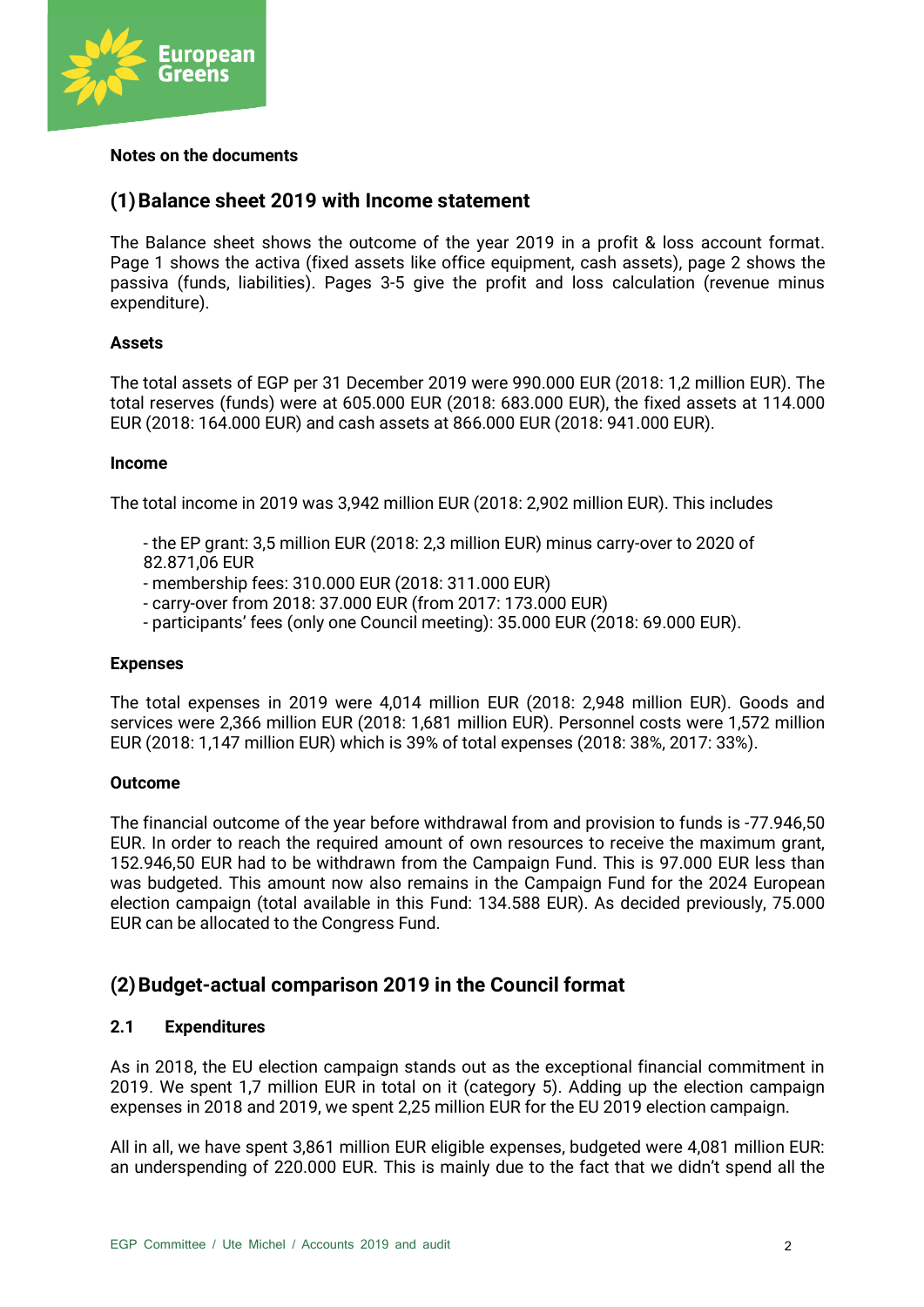

money foreseen in the campaign budget: 1,860 million EUR were budgeted, we spent just under 1,696 million EUR (-164.000 EUR). For comparison, we spent 1,072 million EUR for the EU election campaign in 2014. The total EU election campaign expenses 2018/2019 were 2,247 million EUR, in 2013/2014 we spent 1,558 million EUR (+ 688,000 EUR).

### Category 1, Personnel Costs (page 1)

We spent 1.092.000 EUR in salaries (budget lines 1.1-1.3), budgeted were 922.000 EUR, and nearly 1,249 million EUR for total personnel costs (including travel and other personnel side costs), which is 213.000 EUR more than budgeted. The overspending in budget lines 1.1-1.3 is due to the payment of an end-year bonus which was decided in December 2019 (a total of 80.000 EUR) in view of the good performance of the staff and a foreseeable underspending, the continued employment of four staff members from the campaign team which we wanted to keep in view of the 2020 enlargement of the EGP office (19.000 EUR), other costs related to staff changes (20.000 EUR) and some salary increases including those having come into effect in December 2019 when implementing the new office structure including the heads of unit (7.600 EUR).

The personnel cost of the campaign staff is included in budget line (BL) 5.6.2.

### Category 2, Infrastructure and Operating Costs (pages 1-2)

We spent just under 270.000 EUR which is 15.000 EUR less than budgeted (284.500 EUR), mainly due to underspending in translations (2.6). The main translation costs were covered in the campaign budget.

### Category 3, Administrative costs (page 2)

We spent 215.000 EUR (17.000 EUR less than budgeted). Following the new financial regulation 1141/2014 and its application by the EP, the membership fee to the Global Greens (BL 3.5.2, 11.000 EUR) was paid by our non-EU member parties directly to the Global Greens.

### Category 4 Meetings (pages 2-3)

The main costs in this category refer to the EGP Autumn Council in Tampere which we managed to organize without spending the full fund allocated (BLs 4.1.3 and 4.1.3.1), in total 143.000 EUR (budgeted: 163.000 EUR). After the very successful Berlin Council in December 2018 with a participation of more than 500 attendees, the Tampere Council resulted again in a participation of around 500 people. As planned, we only had this one Council meeting in 2019 due to the election campaign. Committee meetings (BL 4.1.1) cost 45.000 EUR.

In addition to the election campaign, which dominated the first half of the year, the Committee invested a lot of time and energy in networking/support/fact-finding missions to member parties and participation in their events, which cost 59.000 EUR (BL 4.1.11, 19.000 EUR more than budgeted). In addition, networking events were organised, such as the Local Councillors' Conference in Oslo and a high-level Party Leaders' Meeting. More detailed information on these events can be found in the 2019 Activity Report.

This category includes the EGP's support of the Global Greens' secretariat with 20.000 EUR (BL 4.2.2). We paid only 50% of that amount directly as EGP. The rest was paid by our non-EU member parties directly to the Global Greens, following the revision of the financial regulation 1141/2014 which excludes to a large extent funding of non-European activities and revenues from non-EU member parties. In this way our commitments to the Global Greens were fully met.